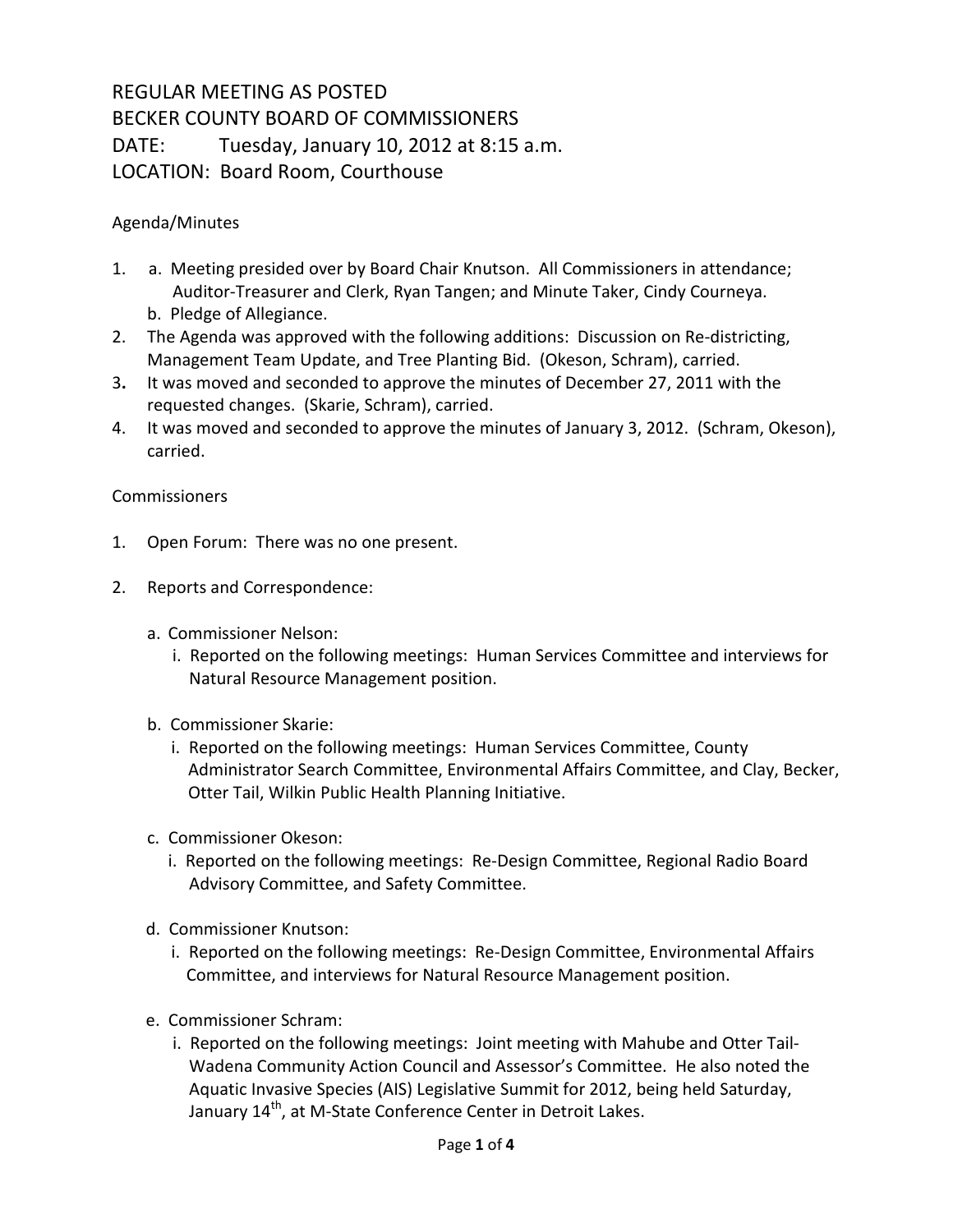- 3. Appointments:
	- a. It was moved and seconded to re-appoint Brad Grant, Janet Ashmore, and Bob Larson to the Sunnyside Board. (Nelson, Schram), carried.
- 4. Committee Assignments:
	- a. It was moved and seconded to add Western Area City County Organization (W.A.C.C.O.) liaison position to the Committee List, with per diem and mileage reimbursement. (Schram, Okeson), carried. Board Chair Knutson appointed Commissioner Schram to serve as the Becker County liaison for W.A.C.C.O..
	- b. It was moved and seconded to approve the Committee Assignments for 2012, with the changes noted. (Skarie, Schram), carried.

Auditor-Treasurer: Ryan Tangen presented:

- 1. Licenses and Permits: There were none.
- 2. The Board previously accepted the low quote from PRT, for the 2013 Seedling Bids, however, due to a clerical error by the winning bidder on the accepted bid and delay in mail service for the second bid letting, there is a need to re-do the process. It was moved and seconded to authorize Natural Resource Management to reject the bid received and authorize the committee to request quotes and to accept the low quote. (Okeson, Schram), carried.

Finance Committee Minutes: Auditor-Treasurer, Ryan Tangen presented:

- 1. It was moved and seconded to approve the regular claims and Auditor's Warrants:
	- a. Auditor's Warrants (Tuesday Bills and Year-End Bills):
		- i. 12/23/11 in the amount of \$2,800.48
		- (Schram, Skarie), carried.
- 2. It was recommended to approve when presented the Human Services Claims.
- 3. It was moved and seconded to approve the Minnesota Counties Computer Cooperative/MCAPS4 Eight (8) Year contract. (Skarie, Nelson), carried.
- 4. It was recommended to approve when presented the Annual Public Transit Participation Grant for 2012 in the amount of \$267,750.
- 5. It was recommended to accept when presented the annual Adult Mental Health Grant in the amount of \$124,504.
- 6. It was recommended to approve when presented the annual Homeland Security and Emergency Management Grant in the amount of \$11,400.
- 7. A discussion was held at the committee meeting to consider increasing the authorized steps to offer the Natural Resource Management/Parks Director candidate. It was decided to leave the authorization as is.
- 8. It was noted that the Surveyor's Salary will need to be addressed at a later meeting.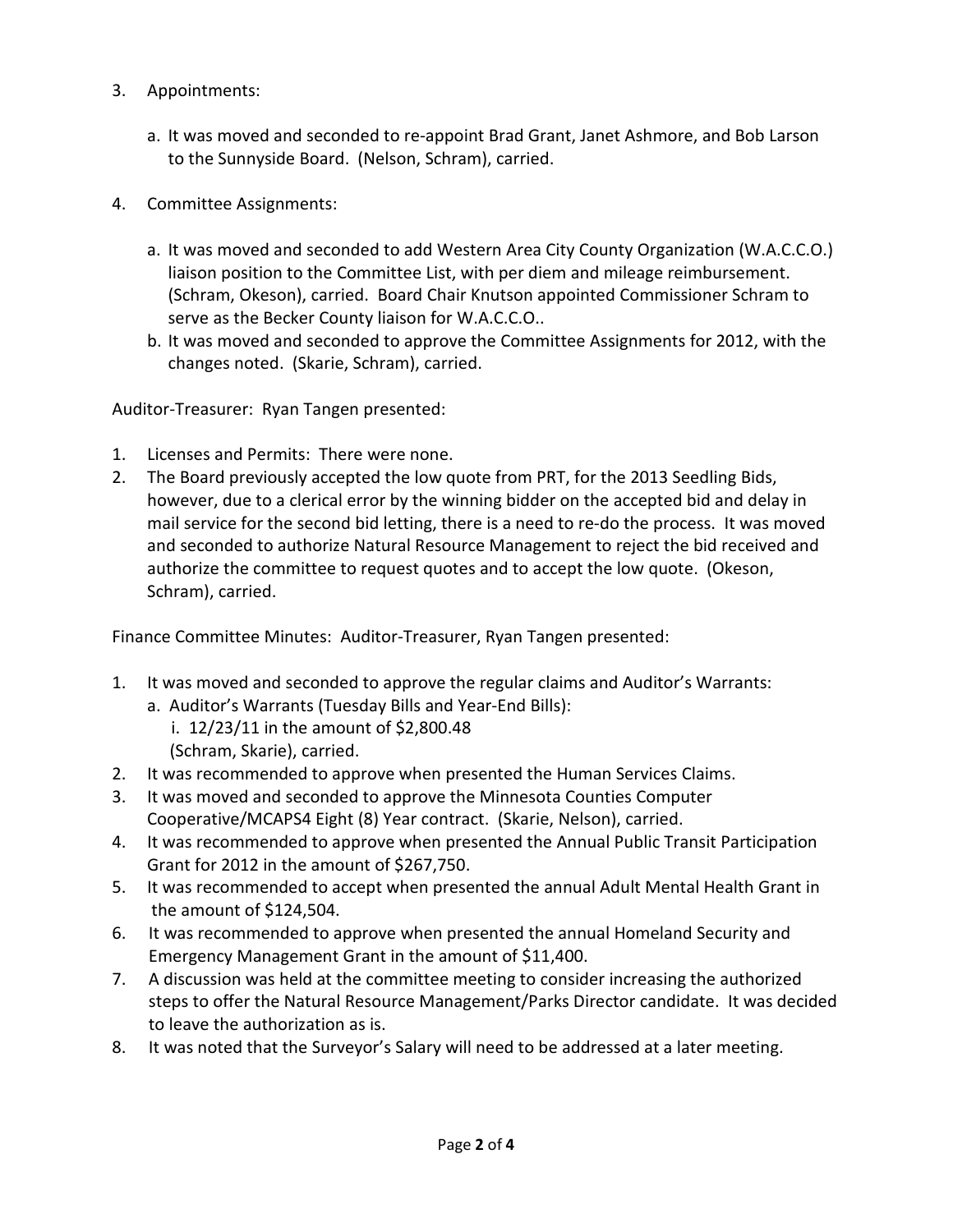Assessor: Steve Skoog presented:

- 1. It was moved and seconded to approve the abatements for:
	- a. PIN #25.0476.000 in Round Lake Township for the amount of \$ 206.00.
	- b. PIN #32.0136.001 in Sugar Bush Township for the amount of \$132.00.
	- c. PIN#49.0285.000 in the City of Detroit Lakes for the amount of \$110.00.
	- d. PIN #49.0285.000 in the City of Detroit Lakes for the amount of \$224.00
	- e. PIN #49.0285.000 in the City of Detroit Lakes for the amount of \$172.00. (Schram, Okeson), carried.
- 2. Discussion was held in reference to the Abatement Policy, with the Board requesting to review the policy.

Emergency Management: Rusty Haskins presented:

1. It was moved and seconded to accept the annual Homeland Security and Emergency Management Grant in the amount of \$11,400. (Schram, Skarie), carried.

Information Technology:

1. Minnesota Counties Computer Cooperative/MCAPS4 Contract: This was presented earlier in the meeting and approved.

Re-Districting: Ryan Tangen presented:

1. A brief discussion on re-districting was held. Mr. Tangen requested the Commissioner's tentative proposals and noted he will then provide a presentation at the next Board of Commissioners meeting on Tuesday, January 24, 2012, to allow for a more formal discussion of re-districting at that time.

Human Services: Nancy Nelson presented:

- 1. Nancy Nelson and Ronda Stock presented an overview in reference to Public Health Regionalization. It was moved and seconded to approve Resolution 01-12-2A, to move forward into a review process to investigate different models that could result in the possible merger of community health boards and public health departments. (Schram, Skarie), carried.
- 2. It was moved and seconded to approve the Annual Public Transit Participation Grant for 2012 in the amount of \$267,750. (Okeson, Schram), carried.
- 3. It was moved and seconded to accept the annual Adult Mental Health Grant in the amount of \$124,504. (Schram, Skarie), carried.
- 4. It was moved and seconded to approve the Human Services Claims for Human Services, Community Health, and Transit. (Skarie, Nelson), carried.